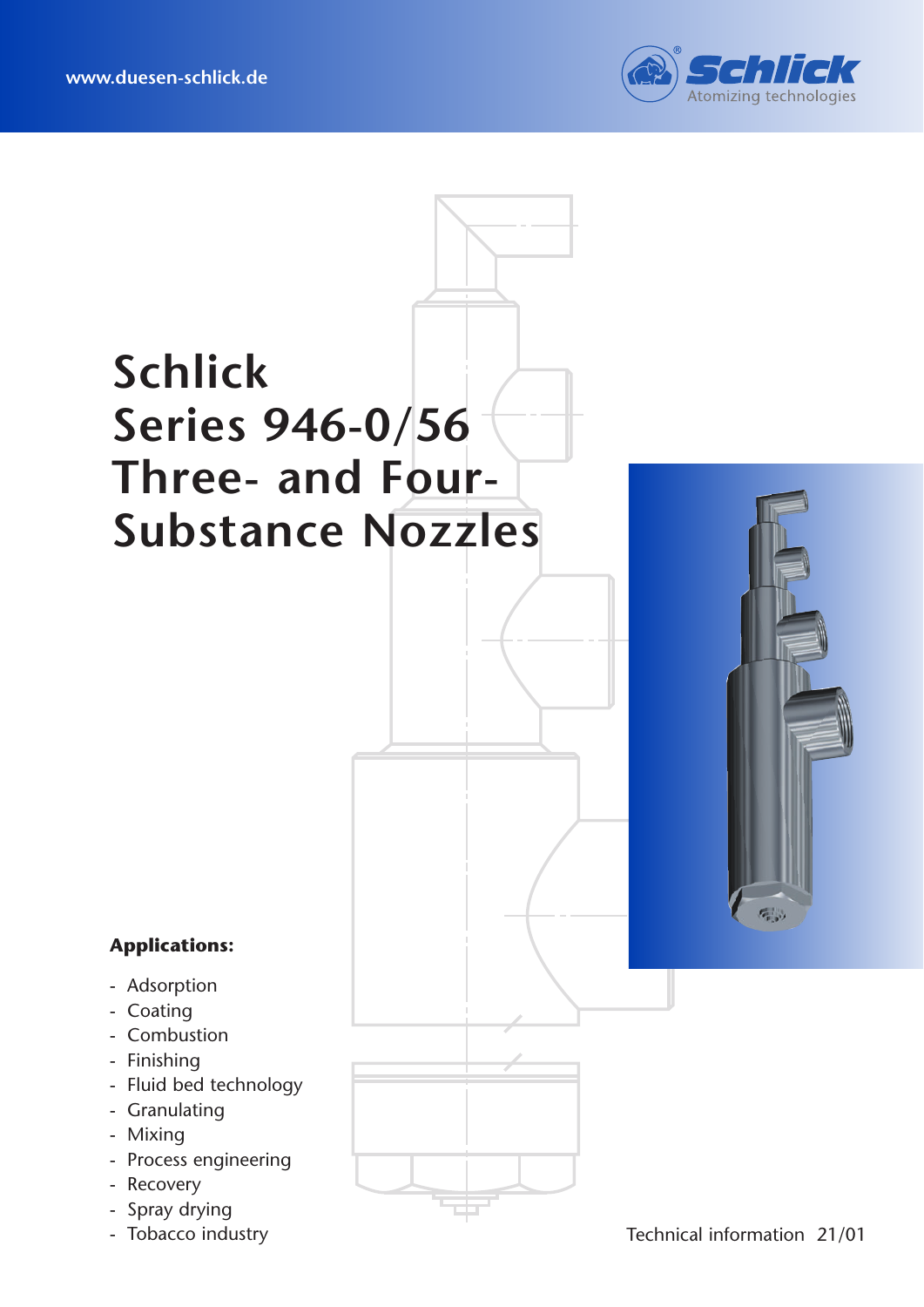

### **Schlick multi-substance nozzles**

- Multi-substance nozzles allow very fine atomisation of several liquids with one nozzle and only one atomising medium (air, gas or steam). At the same time, an extremely intensive mix of the liquids takes place when they leave the nozzle's orifice.
- There is also the possibility of additionally feeding a channel with air, gas, or steam to ensure a larger area of exchange between atomising medium and liquid.
- Reactions between the various liquids inside the nozzle are ruled out, as the media have no contact until they mix externally when leave the nozzle's orifice.
- The multi-substance nozzles generate a full cone spray pattern.
- The spray angle can be varied 10° to 40°.
- The droplet size can be individually set from the ratio of the drive media mass to the liquid mass.
- A liquid control range of 1:10 is achievable (under certain circumstances 1:30 is possible).
- Multi-substance nozzles are generally designed as three or four-substance assemblies.

### **Schlick three-substance nozzles**

There are two methods of operating three-substance nozzles:

#### **Combination 1**

Atomising medium – liquid – atomising medium A finer, more uniform atomisation can be achieved with combination 1 in comparison with two-substance nozzles using the same volume of air (gas, steam) and therefore energy consumption by suitable selection of cross-sections and because of the larger phase interface area between atomising medium and liquid.

### **Combination 2**

Liquid 1 – liquid 2 – atomising medium Two liquids can be simultaneously atomised using combination 2.

### **Schlick four-substance nozzles**

There are two methods of operating four-substance nozzles:

#### **Combination 1**

Liquid – steam/air – liquid – steam/air Increase in the phase interface area between atomising medium and liquid.

#### **Combination 2**

Liquid 1 – liquid 2 – liquid 3 – steam/air Simultaneous atomisation and mixing of three liquids.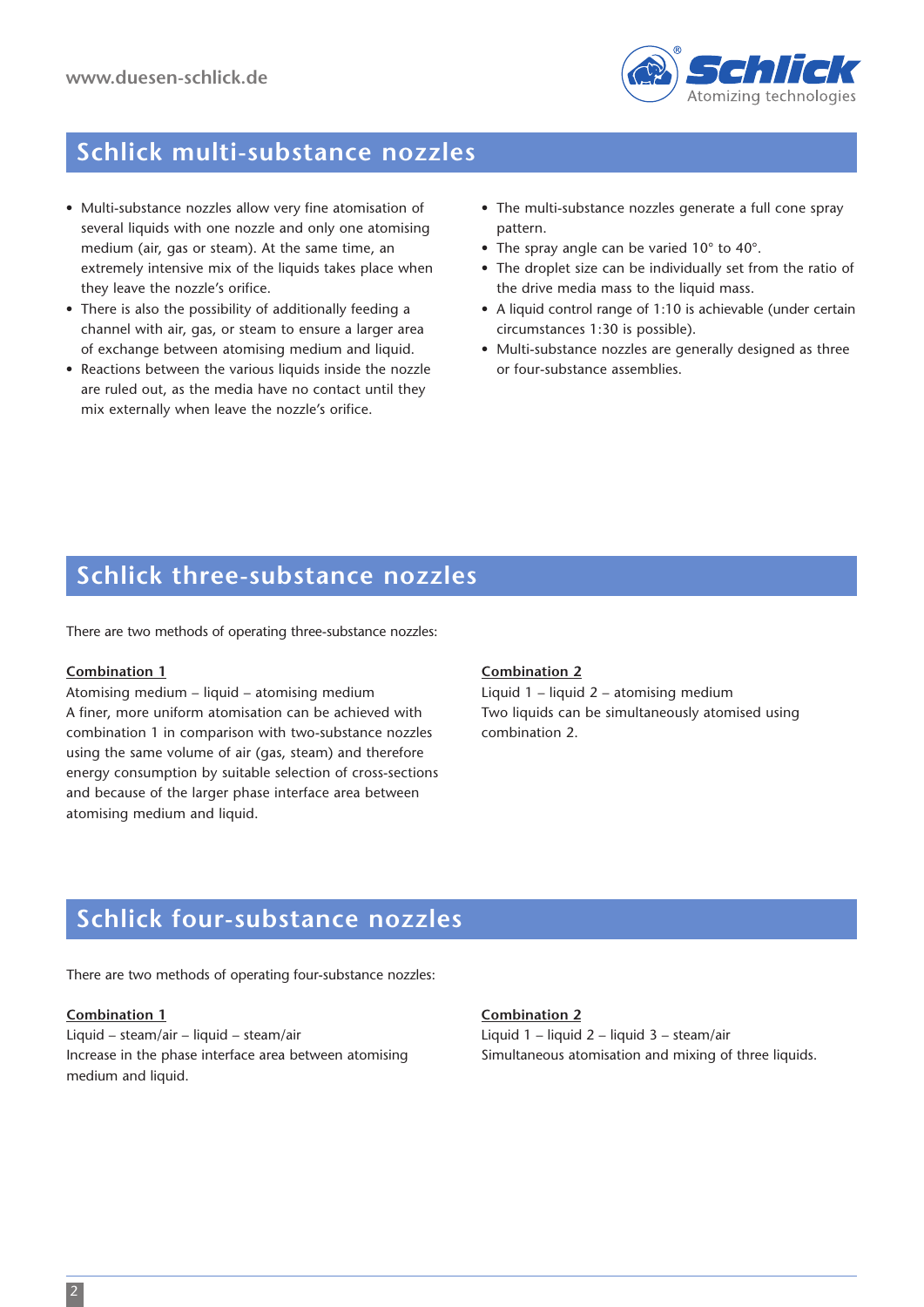

### **Three-substance nozzles**

**Model 946 S1 – Three-substance nozzle** With centrical air/liquid channel as control needle

**Model 0/4 S41 – Three-substance assembly**



Fig. 21002

Fig. 21001

**Model 0/5 S30 – Three-substance assembly**



Fig. 21003

# **Performance specification of three-substance nozzles**

| Model<br>description | Atomising medium<br>at 6 bar in<br>Normal m <sup>3</sup> /h of air | Maximum<br>water flow rate<br>in $I/h$ | Mean volume droplet<br>size in microns | Kg drive medium/<br>kg water |
|----------------------|--------------------------------------------------------------------|----------------------------------------|----------------------------------------|------------------------------|
| <b>Model 946 S1</b>  | 32                                                                 | 100                                    | $50 - 70$                              | 0.30                         |
| Model 0/4 S41        | 98                                                                 | 300                                    | 50                                     | 0.39                         |
| Model 0/5 S30        | 220                                                                | 650                                    | 50                                     | 0.40                         |
| Model 0/56 S3        | 550                                                                | 2100                                   | $70 - 80$                              | 0.30                         |
| Model 0/56 S7        | 550                                                                | 2100                                   | $70 - 80$                              | 0.30                         |
| Model 0/56 S9        | 260                                                                | 1030                                   | $70 - 80$                              | 0.30                         |
| Model 0/56 S12       | 440                                                                | 1740                                   | $70 - 80$                              | 0.30                         |
| Model 0/56 S15       | 1970                                                               | 7800                                   | $70 - 80$                              | 0.30                         |
| Model 0/56 S16       | 920                                                                | 3600                                   | $70 - 80$                              | 0.30                         |
|                      |                                                                    |                                        |                                        |                              |
|                      |                                                                    |                                        |                                        | $\overline{\mathbf{3}}$      |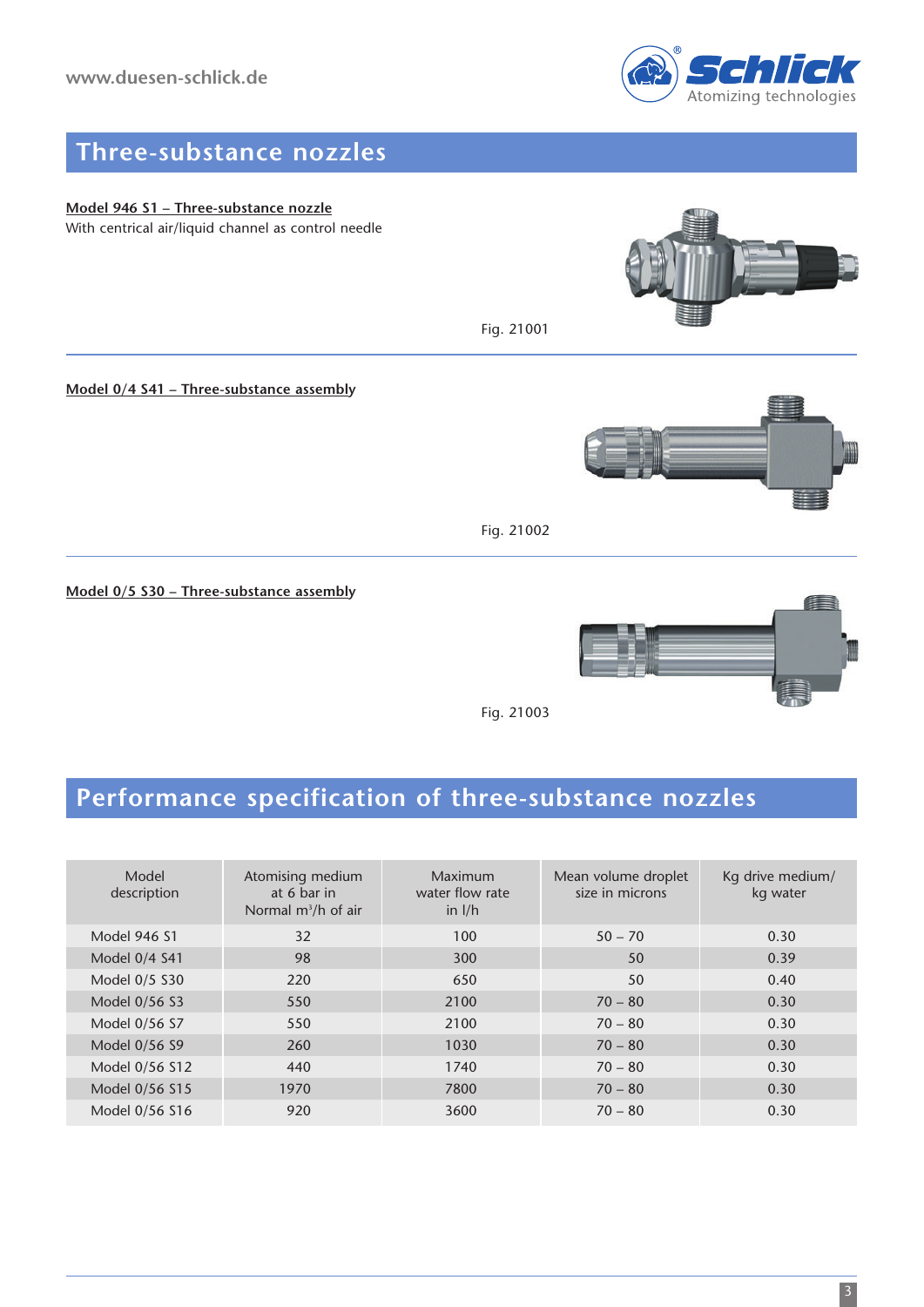

### **Four-substance nozzles**

**Model 0/56 S20 – Four-substance assembly**



Fig. 21004

### **Performance specification of four-substance nozzles**

| Model<br>description | Atomising medium<br>at 6 bar in<br>Normal $m^3/h$ of air | Maximum<br>water flow rate<br>in $I/h$ | Mean volume droplet<br>size in microns | Kg drive medium/<br>kg water |
|----------------------|----------------------------------------------------------|----------------------------------------|----------------------------------------|------------------------------|
| Model 0/56 S11       | 350                                                      | 1380                                   | $50 - 70$                              | 0.30                         |
| Model 0/56 S17       | 79.3                                                     | 310                                    | $50 - 70$                              | 0.30                         |
| Model 0/56 S18       | 460                                                      | 1820                                   | $70 - 80$                              | 0.30                         |
| Model 0/56 S20       | 430                                                      | 1705                                   | $70 - 80$                              | 0.30                         |

### **Droplet size**

### **Comparison of droplet size for Schlick Model 0/4 Two-substance nozzle and Schlick Model 0/4 S41 Three-substance nozzle** (air-liquid-air combination) at the same liquid flow rate



## **Materials**

- 
- 

- Acid resistant stainless steel - HASTELLOY - Tantalum Custom products from other - Heat resistant stainless steel - INCONEL - Titanium - Titanium materials available on request

4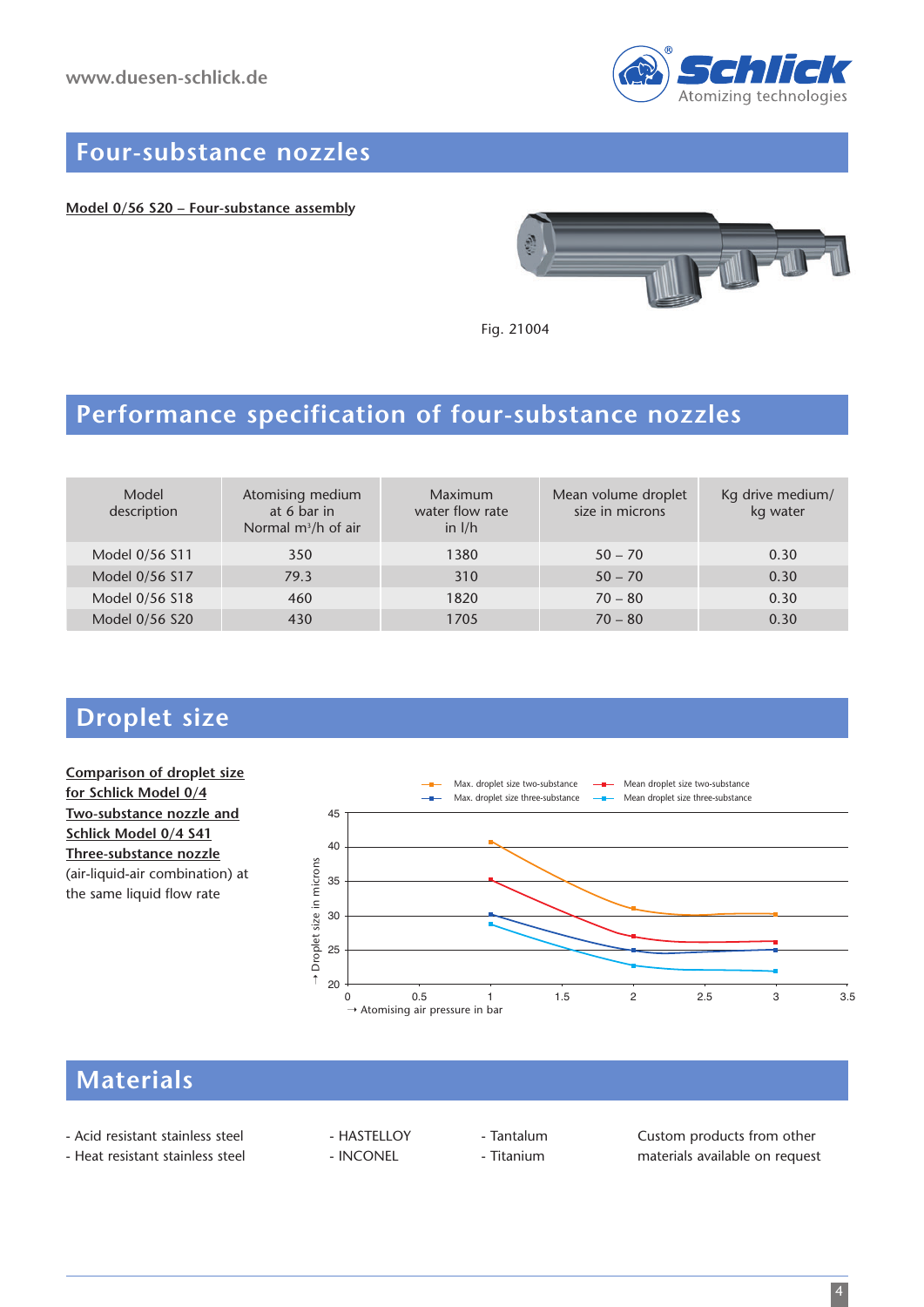

## **Custom designs/specialities**

Angled at 15°



Fig. 21005

### **Model 0/56 S3 – Three-substance assembly** With rounded air cap and ball clamp

Model 0/81 for swivel installation



Fig. 21006

**Model 0/56 S16 – Three-substance assembly** For welded installation, simplified air cap



Fig. 21007